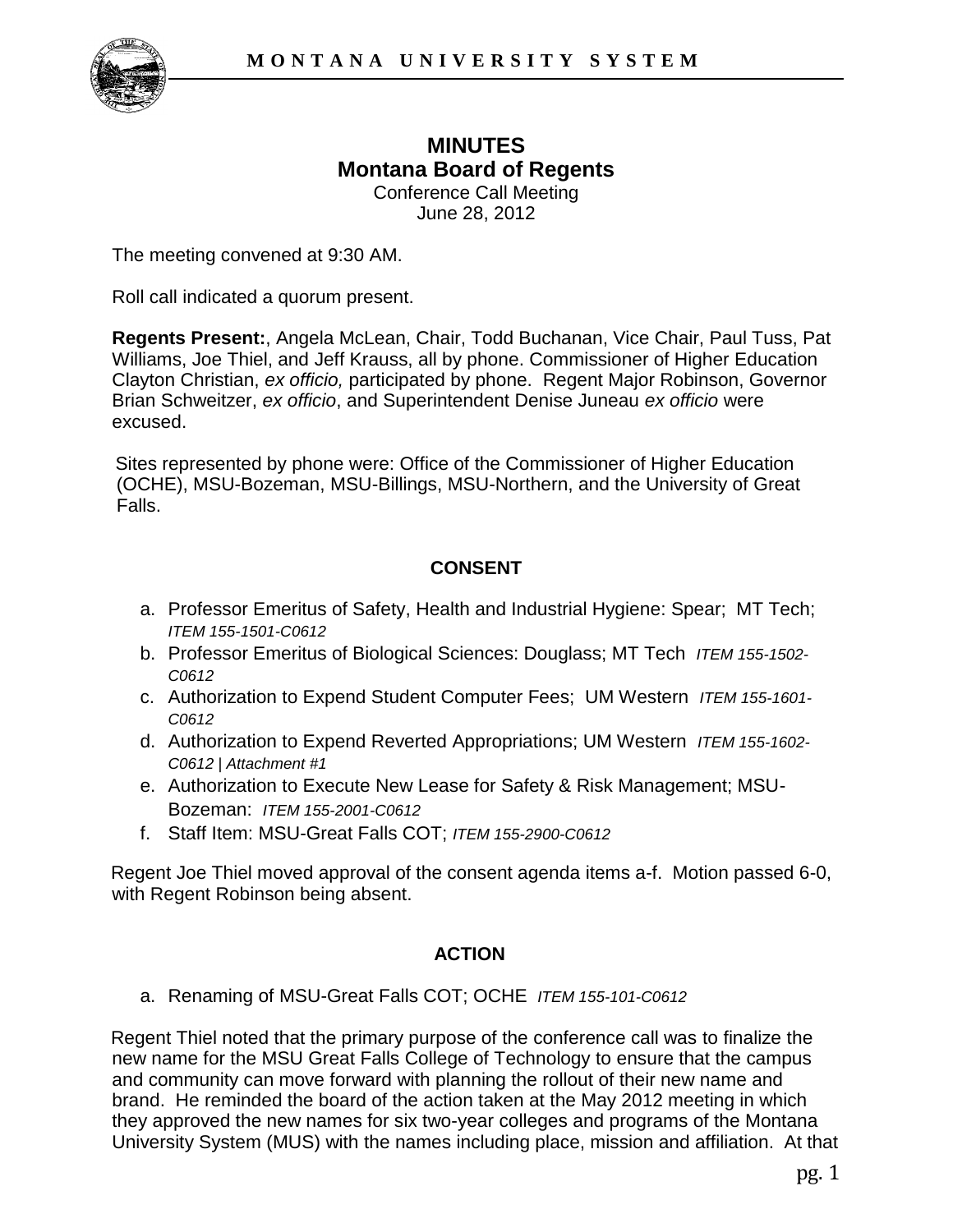

meeting, the board extended the date for approving the new name for MSU Great Falls COT to allow for additional stakeholder feedback to occur. This was agreed to in consideration of concerns expressed by the leadership of the University of Great Falls.

The commissioner's office prioritized the effort and engaged in a collaborative process, participated in by representatives of the University of Great Falls and of the MUS, and facilitated by a third-party mediator explained Regent Thiel. He noted that this initiative has gained momentum and the intent is to continue to move the College!NOW program forward in its entirety. Regent Thiel noted the student involvement throughout the process.

Deputy Commissioner John Cech opened his comments by quoting Regent Pat Williams' remarks from the May 2012 board meeting. Quote from Regent Williams: "We have learned that changing names is a difficult process and the public often resists it. Whether you are changing the name of a street, or a mountain, or a river, or a swamp, the public likes to cling to the old names. And, that's understandable, but in this instance, because of the comprehensive nature of what I understand to be a very long process here, well-considered and studied, name changes do seem to be appropriate. One of the main things I wanted to know when I first came on the board with regard to this issue was (1) has appropriate time been taken and (2) has the public been fully informed. I've looked closely at it and have talked to several people, both in Great Falls and in other cities, and people here on the board as well as the staff. And for my part, I'm satisfied that this board, long before I got on it, has avoided the midnight slam dunk and tried its best to bring each of the administrators and the public from various cities affected into the conversation."

Dr. Cech noted that the comprehensive two-year mission expansion process has been underway for the past seven years with significant input from each of the campuses impacted. In Great Falls, input was received from a community College!NOW listening session, a student focus group, community surveys, employer surveys, faculty and staff surveys, an additional survey sent to 4,000 individuals, electronic bulletin boards on the COT campus, an electronic well wisher board, and three meetings including students, faculty and staff and a community breakfast. Dr. Cech said based on the suggestion of the Great Falls Chamber of Commerce and as a suggestion of the president of UGF, a facilitated discussion taskforce was convened comprised of six people representing each institution, a note-taker, and a well experienced facilitator. The charge to the group was to discuss common concerns and ways to work together. He reminded the board that the intent was not for a group of six members to re-do the naming work that had already been done in the region.

Dr. Cech pointed out that the taskforce prepared a consensus report which is attached to the board agenda.

Regent Thiel moved approval of the resolution to rename MSU Great Falls College of Technology as Great Falls College MSU. Included in his motion is the request that the commissioner's staff shall identify resources in the College!NOW grant to support rebranding of Great Falls College MSU, including differentiation between the public twoyear college and the private faith-based baccalaureate university in Great Falls.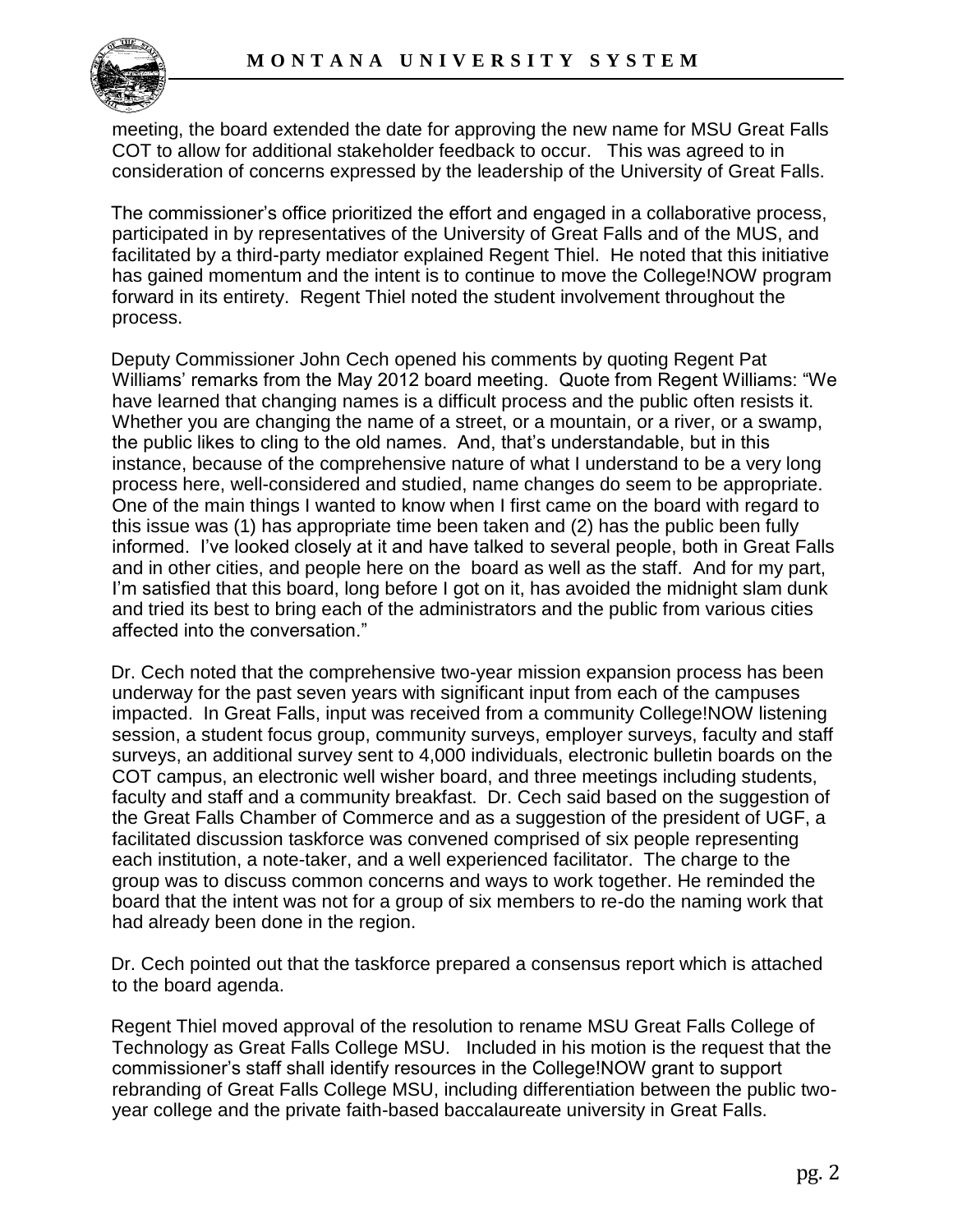

### **Public Comments**

- President Gene McAllister, University of Great Falls, gave a brief history of the UGF campus, addressed the importance of meeting the needs of students, and encouraged the board to find a different name to use that did not include the words 'Great Falls.' He voiced that he thought UGF should have been consulted more throughout the process. President McAllister noted that the new name could be damaging to UGF, and questioned whether the proposed name was good for the city of Great Falls. He noted recognition that this was a decision of the Board of Regents.
- Will Weaver, retired dean and CEO of MSU Great Falls COT, noted that he was a member of the taskforce mentioned earlier. He clarified that he was speaking as a private citizen. He stressed that the concerns identified in the taskforce could be greatly minimized by identifying groups to work on those concerns. Mr. Weaver stated that the name should reflect the heritage and history of the Great Falls COT as well as where the campus wants to go in the future. He noted that the words 'Great Falls' have been included in the campus' name since 1969 and suggested that the only additional separation to be added would be if the board chose to insert "state" in the name. Mr. Weaver stressed that the two campuses need to look at how they complement each other, how they can work together, and how they can work with economic development to promote both campuses. Mr. Weaver urged the board to approve the name suggested by the taskforce.
- Mary Sheehy Moe, former dean and CEO of MSU-Great Falls COT, noted the positive and collaborative relationship that has existed for many years with the University of Great Falls. She stressed that the mission has evolved at the MSU-Great Falls COT campus and the name needs to reflect the comprehensive mission. She explained that the term 'college of technology' is a name only known in Montana and not known in other states; therefore, it is crucial to drop the COT name. She stressed the importance of keeping the name Great Falls in the campus name.
- Judy Hay, MSU Great Falls COT, spoke in support of working closely together on collaborative efforts. She stressed that animosity between the two campuses does not serve the community and assured the board that the COT would do everything they can to work together with UGF to benefit students and the community.

Regent Pat Williams spoke at length regarding the renaming and suggested possibly delaying the renaming decision, engaging in more discussion, and submitting a new name. He encouraged board members to vote against the motion in order to allow consideration of other names. He noted that, if there was a no vote, he would make a new motion delaying the decision.

Regent Buchanan acknowledged the passion and the role of the University of Great Falls across Montana. He stressed that it is more important for both campuses to look at the opportunities both campuses have to work together. He encouraged the board to continue to move the renaming process along. Regent Buchanan told the board that he had to leave the conference call meeting due to a prior commitment.

Commissioner Christian spoke on the detailed process that has already occurred over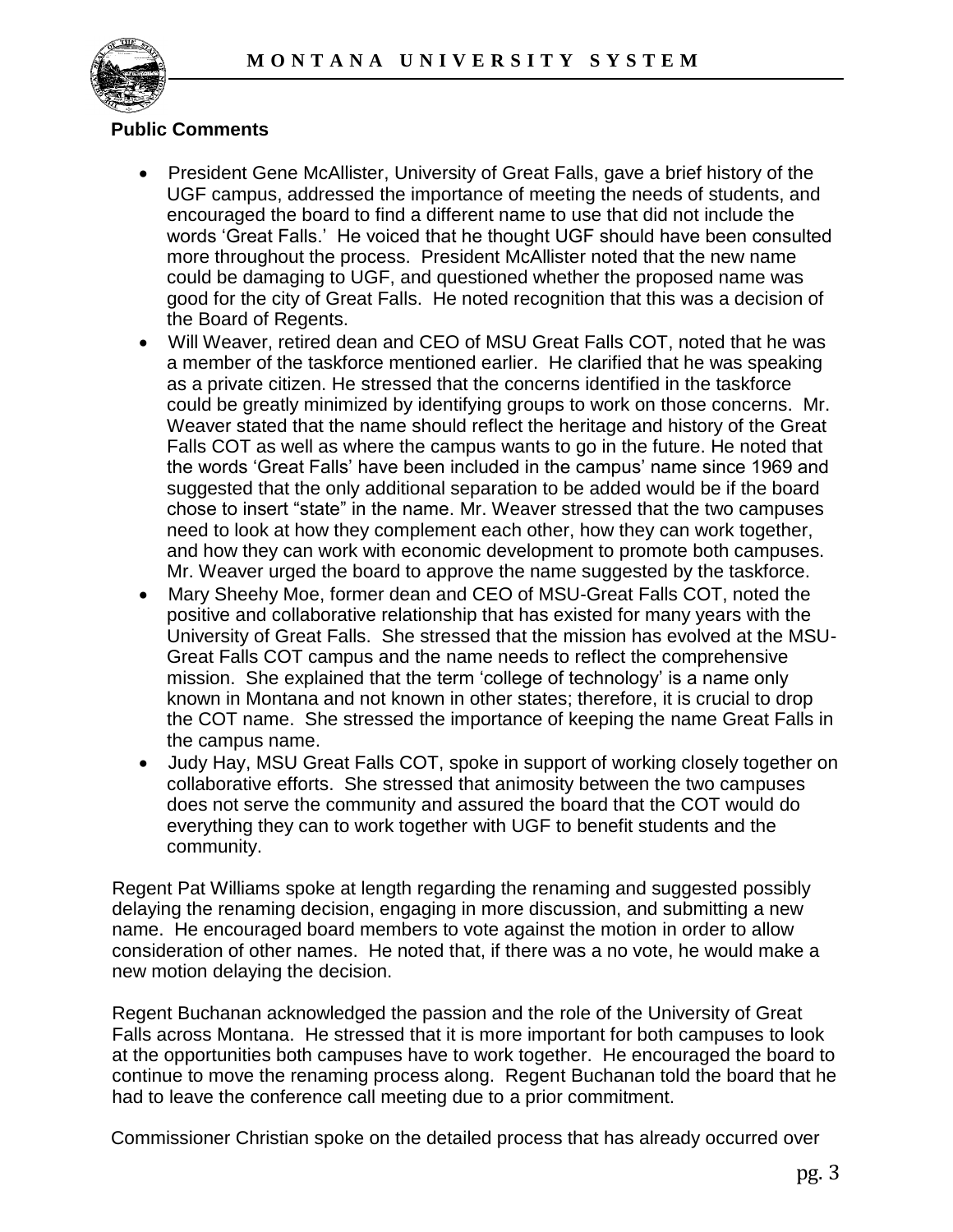

the past three years, beginning long before Regent Williams became a board member, and said that the naming process has been in progress for several years. Although the University of Great Falls stated that they were not involved in the process, he noted that the process has been inclusive for several years but had not gotten the attention of UGF up to this point. Commissioner Christian cautioned the board against turning the naming over to a very select group of individuals and reminded them that the entire process has intentionally been very public. Commissioner Christian urged the new board members not to undo the process at this point and all the work that has been done. He reminded the board that UGF is not the only stakeholder in this process. He noted that he has spoken with President McAllister several times and talked about things they can work on together, but that they should not have a small group make the decision. Neither the delay nor the process has been flawed. The name that has come forward is just a name that is not overly embraced by UGF, but he stressed that the decision needs to be made now and the board needs to move forward. Commissioner Christian said he had told President McAllister that we are in the business of public education for all of Montana, both public and private campuses. He reminded the board that this IS the name that the process brought forward and that this is not the time to start over and decide to come up with a new, unvetted name.

Regent Thiel said the interest of the board is to advance higher education in Montana, whether public or private. He stressed that the board has no desire to harm UGF at all, but would hope that the decision can be made and that all will continue to work together and on how to advance higher education in Montana. He stressed that he does not think it is fair of the board to undo the process that has been followed to select a name. The taskforce report lists several ways in which the two campuses can work together. Regent Thiel urged the board to take action on the name today to allow the campuses to go forward to provide a better education for students. He was very opposed to extending the naming process. Furthermore, he doubted a longer process would bring forth anything better.

Regent Jeff Krauss acknowledged that even if the process were delayed, the same name would most likely come forward. He said the proposed name does not harm UGF and that a degree from UGF will still have the same value. He told the board that this need not cause any resentment and that the new name will enhance the mission. Providing post secondary degrees for the community needs to be the focus. Regent Krauss emphasized the need to choose to move forward and make this work as it would be a detriment to both campuses to delay the renaming decision any longer.

Motion passed 4-1, with Regent Williams voting no. Regent Buchanan was absent for the vote and Regent Robinson was excused from the meeting.

#### **Public Comment**

Dr. Susan Wolfe, incoming Dean and CEO of the MSU-Great Falls COT, pledged to reach out to work with UGF and to work through this on behalf of the students in the region.

The meeting adjourned at 11:10 AM.